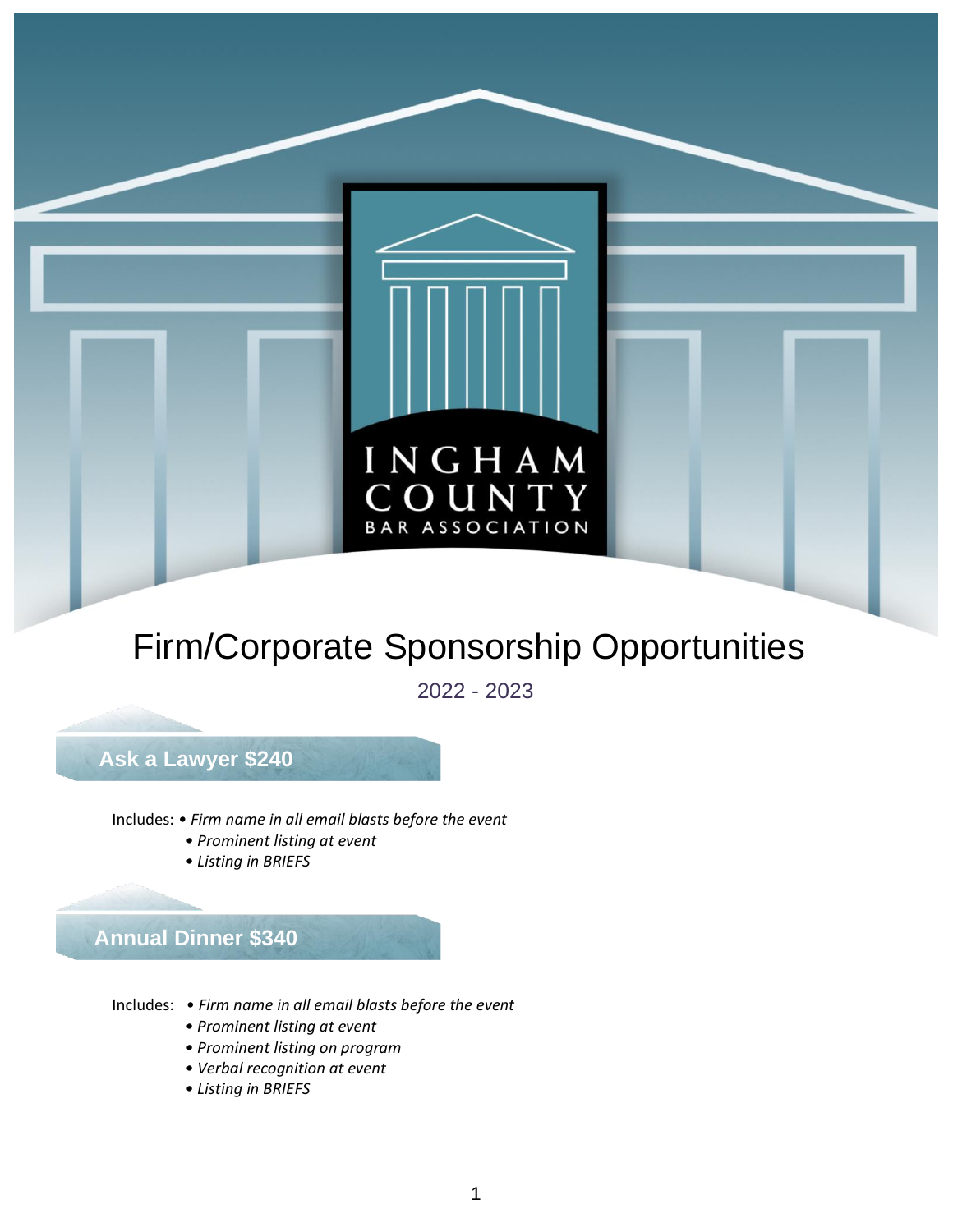### **Annual "Meet the Judges" Reception \$315**

Includes: *• Firm name in all email blasts six weeks before the event*

- *• Prominent listing at event*
- *• Listing in BRIEFS*

### **Annual Barristers Night \$240**

#### Includes: *• List of attendees*

- *• Company name displayed at event*
- *• Listing in BRIEFS*
- *• Company name in email marketing*
- *• Listing in program*

### **Annual Shrimp Dinner/Annual Meeting \$315**

#### Includes: *• List of attendees*

- *• Company name displayed at event*
- *• Listing in BRIEFS*
- *• Company name in email marketing*

### **BRIEFS Announcements \$340**

BRIEFS is the official publication of the Ingham County Bar Association. It provides substantive articles on many areas of the law as well as the latest information on happenings in our local legal community. Published 6 times a year, ICBA members are notified about the BRIEF's publication by e-newsletter.

**Includes:** *Company logo in BRIEFS notification e-newsletter for the 2022-2023 fiscal year.*

**Deliberations \$340**

*Social Gathering for fun/connection*

- Includes: *• Listing in BRIEFS*
	- *• Company name in email marketing*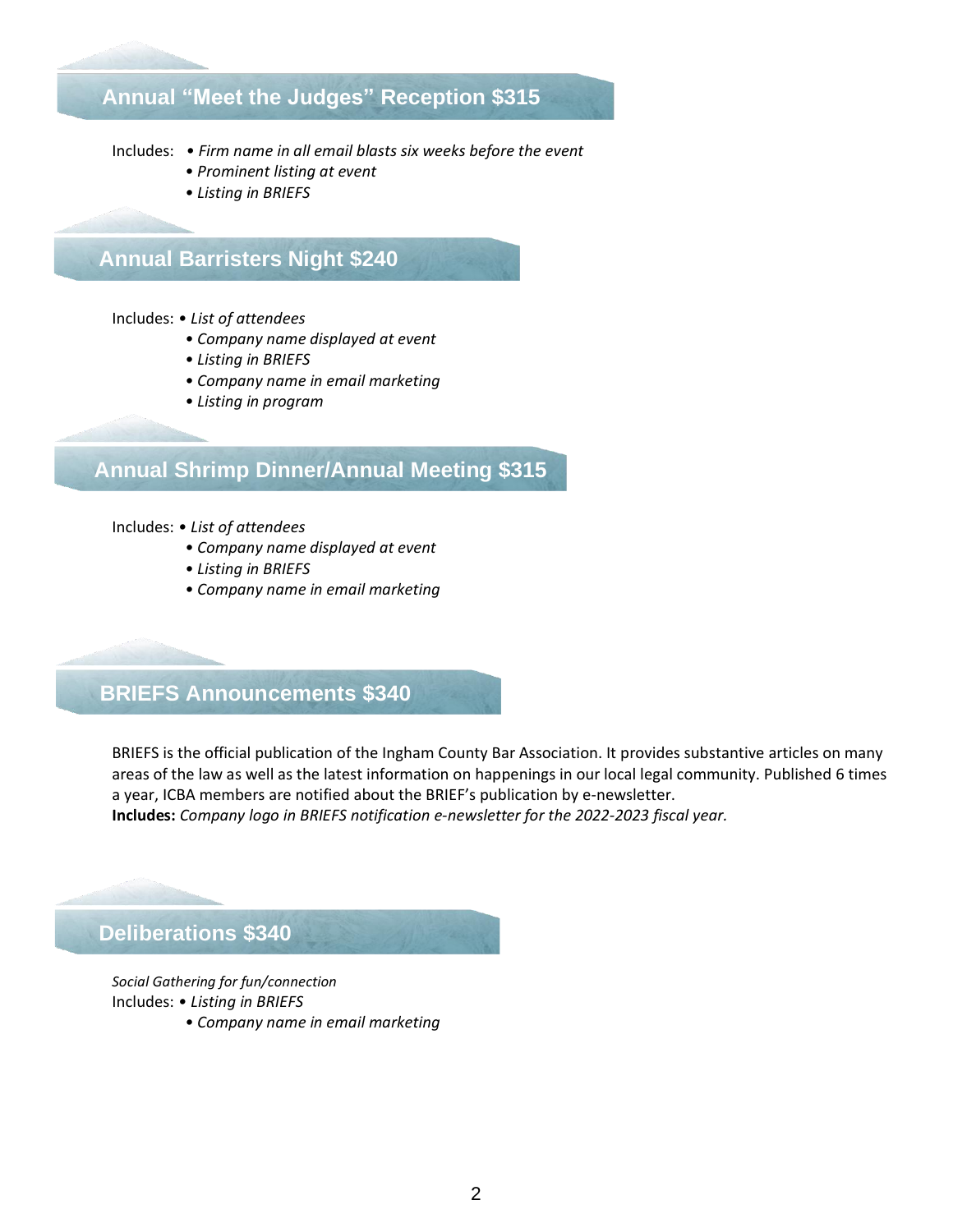### **Member Update Advertisement \$340**

The Member Update is a twice-monthly e-newsletter that keeps ICBA members and ICBA stakeholders up to date on current topics and upcoming events.

### **Member Update \$290**

#### **Exclusive Monthly Banner Sponsor**

*The Member Update is a twice-monthly e-newsletter that keeps ICBA members and ICBA stakeholders up-to-date on current topics and upcoming events.*

First come first serve. Limited spots available.

Includes: *Company logo included in the Member Update for two (2) Update launches*

*• This is a one-time annual fee*

### **Website Listing \$390**

The ICBA website is a great resource to get information, history, and helpful documents. Have your company logo and a live link to your company website placed on the ICBA website.

### **BRIEFS Announcements \$340**

BRIEFS is the official publication of the Ingham County Bar Association. It provides substantive articles on many areas of the law as well as the latest information on happenings in our local legal community. Published 6 times a year, ICBA members are notified about the BRIEF's publication by e-newsletter. **Includes:** *Company logo in BRIEFS notification e-newsletter for the 2022-2023 fiscal year.*

## **To submit your sponsorship package, please submit pages 4 and 5 of this sponsorship package.**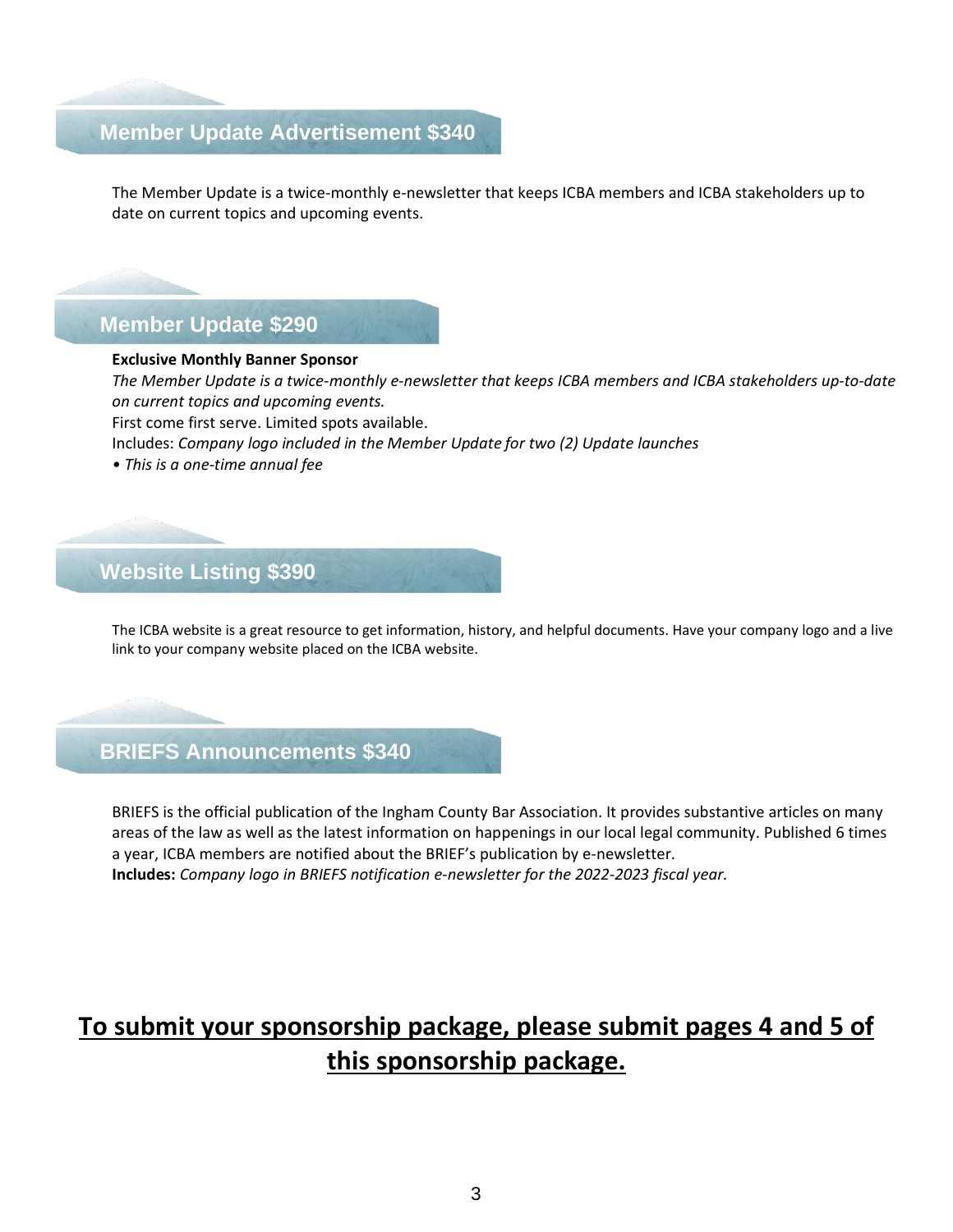#### **ICBA Firm/Corporate Sponsorship Opportunities 2022 – 2023**

#### **Firm/Corporate Name:**

#### **Champions Package** (\$2,835) \$

#### Includes:

- *All ICBA events*
- *Social media exposure*
- *Firm logo at top of Member Update e-mail campaign (1)*
- *Logo on BRIEFS banner as sponsor (1)*
- *Logo on website with live link*
- *Firm link in Monthly Deliberations reminder*
- *Signage at events*
- *Listing in Annual Dinner on-site program*
- *One half-page ad in Briefs and marked as a Champions Sponsor (1)*

**Leaders Package** (\$589.50) \$

Includes:

- *Two ICBA events: Annual Shrimp Dinner and Annual Dinner*
- *Social media marketing with company listing only*
- *Listing in ICBA BRIEFS after the events*
- *Signage at events*
- *Listing in Annual Dinner on-site program*

#### **Supporters Package \$4.5 \$ \$4.5 \$ \$4.5 \$ \$4.5 \$ \$4.5 \$ \$4.5 \$ \$4.5 \$ \$4.5 \$ \$4.5 \$ \$4.5 \$ \$4.5 \$ \$4.5 \$ \$4.5 \$ \$4.5 \$ \$4.5 \$ \$4.5 \$ \$4.5 \$ \$4.5 \$ \$4.5 \$ \$4.5 \$ \$4.5 \$ \$4.5 \$ \$4.5 \$ \$4.5 \$ \$4.5 \$ \$4.5 \$ \$4.5 \$ \$4.5 \$ \$4.5 \$**

Mark in the 'Supporters' column which events and releases you would like to support.

| Fiscal Year (7/1/2022 - 6/30/2023)         | Cost     | <b>Champions</b>           | <b>Leaders</b>       | <b>Supporters</b><br>(Select) |
|--------------------------------------------|----------|----------------------------|----------------------|-------------------------------|
| Ask a Lawyer                               | \$216    | $\bm{\mathcal{V}}$         |                      |                               |
| <b>Annual Dinner</b>                       | \$306    |                            | $\blacktriangledown$ |                               |
| Annual "Meet the Judges" Reception         | \$283.50 | $\boldsymbol{\mathcal{U}}$ |                      |                               |
| <b>Annual Barristers Night</b>             | \$216    | $\blacktriangledown$       |                      |                               |
| <b>Annual Shrimp Dinner/Annual Meeting</b> | \$283.50 | $\bm{\omega}$              | $\bm{\mathcal{U}}$   |                               |
| <b>BRIEFS Announcements</b>                | \$306    | $\bm{\mathcal{U}}$         |                      |                               |
| <b>Deliberations</b>                       | \$306    | $\bm{\omega}$              |                      |                               |
| <b>Member Update Advertisement</b>         | \$306    |                            |                      |                               |
| <b>Member Update Banner</b>                | \$261    | $\bm{\mathcal{U}}$         |                      |                               |
| <b>Website Listing</b>                     | \$351    | $\bm{\mathcal{U}}$         |                      |                               |
| <b>Total Value</b>                         |          | \$3,150                    | \$655                |                               |
| Discount (10%)                             |          | \$315                      | \$65.50              | \$0                           |
| <b>Grand Total</b>                         |          | \$2,835                    | \$589.50             |                               |

*Deadline for Champions and Leaders Package Sponsorships is September 1, 2022*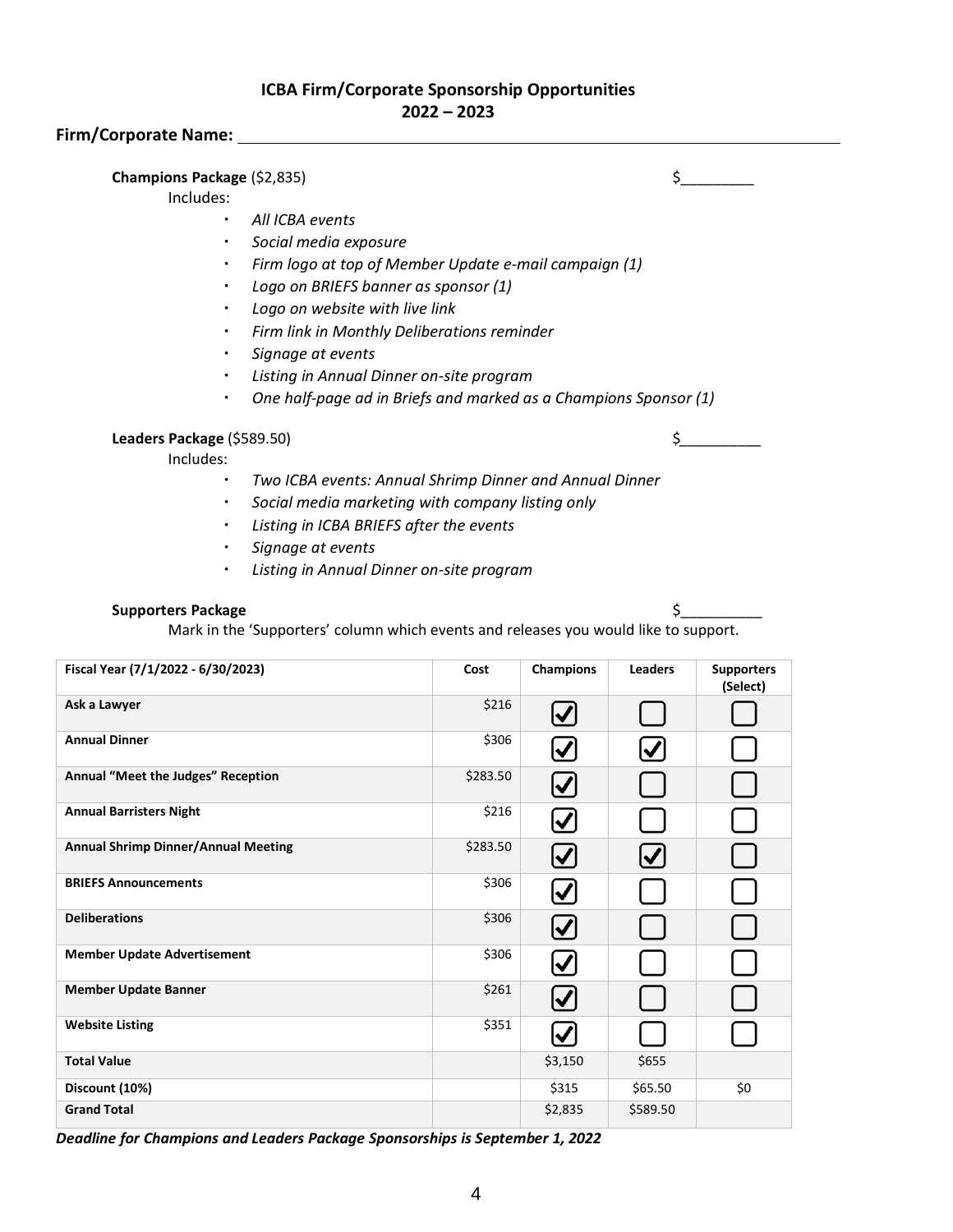#### **ICBA Firm/Corporate Sponsorship Opportunities 2022 – 2023**

| Firm/Corporate Name:                                                                    |     |       |             |  |  |  |
|-----------------------------------------------------------------------------------------|-----|-------|-------------|--|--|--|
|                                                                                         |     |       |             |  |  |  |
| Name of Contracting Representative                                                      |     |       |             |  |  |  |
| Company Name (please print EXACTLY how you want your company name to appear on signage) |     |       |             |  |  |  |
| Address                                                                                 |     |       |             |  |  |  |
| City                                                                                    |     | State | Zip         |  |  |  |
| Phone                                                                                   | Fax |       |             |  |  |  |
| Email Address _                                                                         |     |       |             |  |  |  |
| □ Check enclosed, payable to ICBA                                                       |     |       |             |  |  |  |
| <b>Authorized Signature</b>                                                             |     |       | <b>Date</b> |  |  |  |
| Please complete the forms and return to:                                                |     |       |             |  |  |  |
| <b>ICBA</b>                                                                             |     |       |             |  |  |  |
| PO Box 66                                                                               |     |       |             |  |  |  |
| Grand Ledge, MI 48837                                                                   |     |       |             |  |  |  |
| Phone: 517-627-3938                                                                     |     |       |             |  |  |  |
| Fax: 517-627-3950                                                                       |     |       |             |  |  |  |
| Email: valeries@inghambar.org.                                                          |     |       |             |  |  |  |
| *On occasion, ICBA will add events/activities to their calendar.                        |     |       |             |  |  |  |

Updated: 6-7-22 TC